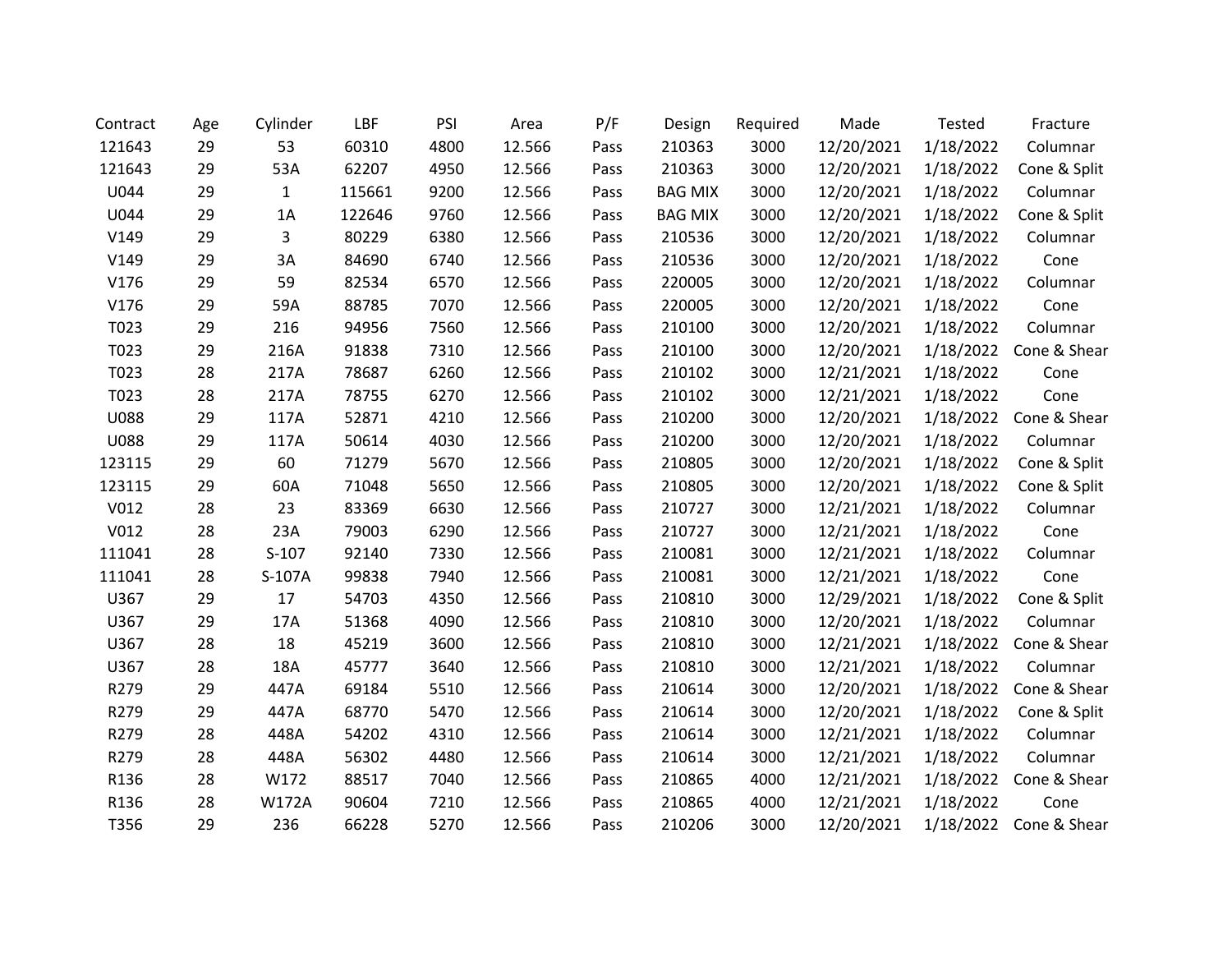| T356   | 29 | 236A           | 66357  | 5280  | 12.566 | Pass | 210206         | 3000 | 12/20/2021 | 1/18/2022 | Columnar     |
|--------|----|----------------|--------|-------|--------|------|----------------|------|------------|-----------|--------------|
| T336   | 29 | 346            | 72047  | 5730  | 12.566 | Pass | 210079         | 3000 | 12/20/2021 | 1/18/2022 | Columnar     |
| T336   | 29 | 346A           | 68374  | 5440  | 12.566 | Pass | 210079         | 3000 | 12/20/2021 | 1/18/2022 | Cone & Shear |
| T336   | 28 | 347            | 67617  | 5380  | 12.566 | Pass | 210079         | 3000 | 12/21/2021 | 1/18/2022 | Columnar     |
| T336   | 28 | 347A           | 64400  | 5120  | 12.566 | Pass | 210079         | 3000 | 12/21/2021 | 1/18/2022 | Columnar     |
| 118870 | 29 | 57             | 70569  | 5620  | 12.566 | Pass | 210777         | 3000 | 12/20/2021 | 1/18/2022 | Columnar     |
| 118870 | 29 | 57A            | 70109  | 5580  | 12.566 | Pass | 210777         | 3000 | 12/20/2021 | 1/18/2022 | Cone & Shear |
| U011   | 28 | 56             | 64046  | 5100  | 12.566 | Pass | 220104         | 3000 | 12/21/2021 | 1/18/2022 | Columnar     |
| U011   | 28 | 56A            | 60116  | 4780  | 12.566 | Pass | 220104         | 3000 | 12/21/2021 | 1/18/2022 | Cone & Shear |
| S272   | 29 | 334            | 85000  | 6760  | 12.566 | Pass | 210165         | 3000 | 12/20/2021 | 1/18/2022 | Cone & Split |
| S272   | 29 | 334A           | 78606  | 6260  | 12.566 | Pass | 210165         | 3000 | 12/20/2021 | 1/18/2022 | Cone         |
| S272   | 29 | 335            | 93299  | 7420  | 12.566 | Pass | 210165         | 3000 | 12/20/2021 | 1/18/2022 | Cone         |
| S272   | 29 | 335A           | 86178  | 6860  | 12.566 | Pass | 210165         | 3000 | 12/20/2021 | 1/18/2022 | Cone & Split |
| S272   | 28 | 336            | 70588  | 5620  | 12.566 | Pass | 210165         | 3000 | 12/21/2021 | 1/18/2022 | Cone & Shear |
| S272   | 28 | 336A           | 73111  | 5820  | 12.566 | Pass | 210165         | 3000 | 12/21/2021 | 1/18/2022 | Cone         |
| S272   | 28 | 337            | 55738  | 4440  | 12.566 | Pass | 210100         | 3000 | 12/21/2021 | 1/18/2022 | Columnar     |
| S272   | 28 | 337A           | 53249  | 4240  | 12.566 | Pass | 210100         | 3000 | 12/21/2021 | 1/18/2022 | Cone & Split |
| V176   | 28 | 60             | 65623  | 5220  | 12.566 | Pass | 220005         | 3000 | 12/21/2021 | 1/18/2022 | Cone & Shear |
| V176   | 28 | 60A            | 69613  | 5540  | 12.566 | Pass | 220005         | 3000 | 12/21/2021 | 1/18/2022 | Cone         |
| V077   | 28 | $\overline{a}$ | 66986  | 5330  | 12.566 | Pass | 210693         | 3000 | 12/22/2021 | 1/18/2022 | Cone         |
| V077   | 28 | 4A             | 68581  | 5460  | 12.566 | Pass | 210693         | 3000 | 12/22/2021 | 1/18/2022 | Columnar     |
| T356   | 28 | 238            | 69705  | 5550  | 12.566 | Pass | 210206         | 3000 | 12/21/2021 | 1/18/2022 | Cone         |
| T356   | 28 | 238A           | 67671  | 5390  | 12.566 | Pass | 210206         | 3000 | 12/21/2021 | 1/18/2022 | Columnar     |
| U323   | 28 | 19             | 68467  | 5450  | 12.566 | Pass | 210204         | 3000 | 12/21/2021 | 1/18/2022 | Cone         |
| U323   | 28 | 19A            | 65636  | 5220  | 12.566 | Pass | 210204         | 3000 | 12/21/2021 | 1/18/2022 | Cone & Split |
| V003   | 28 | 11             | 71148  | 5660  | 12.566 | Pass | <b>BAG MIX</b> | 3000 | 12/20/2021 | 1/18/2022 | Columnar     |
| V003   | 28 | 11             | 66796  | 5370  | 12.441 | Pass | <b>BAG MIX</b> | 3000 | 12/20/2021 | 1/18/2022 | Columnar     |
| U044   | 28 | $\overline{2}$ | 127888 | 10180 | 12.566 | Pass | <b>BAG MIX</b> | 3000 | 12/21/2021 | 1/18/2022 | Cone         |
| U044   | 28 | 2A             | 122434 | 9740  | 12.566 | Pass | <b>BAG MIX</b> | 3000 | 12/21/2021 | 1/18/2022 | Cone         |
| R259   | 28 | 83             | 69388  | 5490  | 12.629 | Pass | 210653         | 3000 | 12/21/2021 | 1/18/2022 | Cone & Split |
| R259   | 28 | 83A            | 65619  | 5200  | 12.629 | Pass | 210653         | 3000 | 12/21/2021 | 1/18/2022 | Columnar     |
| T014   | 29 | 185            | 79319  | 6310  | 12.566 | Pass | 210334         | 3000 | 12/20/2021 | 1/18/2022 | Cone         |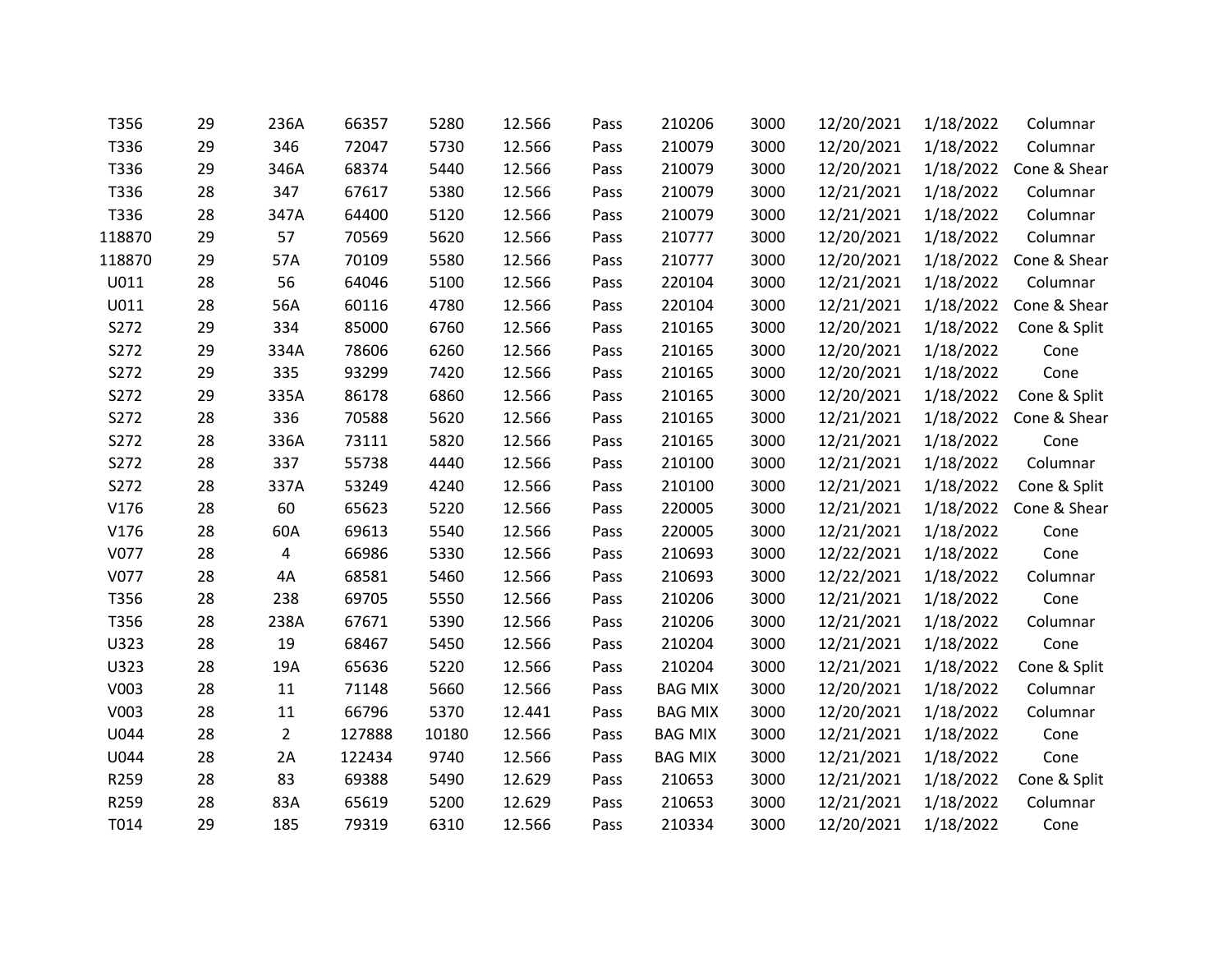| T014        | 29 | 185A        | 79493  | 6330  | 12.566 | Pass | 210334         | 3000 | 12/20/2021 | 1/18/2022 | Cone         |
|-------------|----|-------------|--------|-------|--------|------|----------------|------|------------|-----------|--------------|
| <b>U088</b> | 28 | 118         | 64861  | 5160  | 12.566 | Pass | 210200         | 3000 | 12/21/2021 | 1/18/2022 | Columnar     |
| <b>U088</b> | 28 | 118A        | 65738  | 5230  | 12.566 | Pass | 210200         | 3000 | 12/21/2021 | 1/18/2022 | Cone         |
| U088        | 28 | 119A        | 47287  | 3730  | 12.692 | Pass | <b>BAG MIX</b> | 3000 | 12/21/2021 | 1/18/2022 | Cone         |
| <b>U088</b> | 28 | 119A        | 45308  | 3610  | 12.566 | Pass | <b>BAG MIX</b> | 3000 | 12/21/2021 | 1/18/2022 | Cone & Shear |
| U224        | 28 | 114         | 98837  | 7790  | 12.692 | Pass | 210439         | 3000 | 12/21/2021 | 1/18/2022 | Columnar     |
| U224        | 28 | 114A        | 141724 | 11280 | 12.566 | Pass | 210439         | 3000 | 12/21/2021 | 1/18/2022 | Columnar     |
| U315        | 28 | <b>S96</b>  | 96694  | 7690  | 12.566 | Pass | 210429         | 3000 | 12/21/2021 | 1/18/2022 | Cone         |
| U315        | 28 | <b>S96A</b> | 97199  | 7730  | 12.566 | Pass | 210429         | 3000 | 12/21/2021 | 1/18/2022 | Cone         |
| U315        | 29 | W129        | 100876 | 8030  | 12.566 | Pass | 210674         | 3000 | 12/20/2021 | 1/18/2022 | Columnar     |
| U315        | 29 | W129        | 100686 | 7930  | 12.692 | Pass | 210674         | 3000 | 12/20/2021 | 1/18/2022 | Cone & Split |
| U315        | 29 | 130         | 86247  | 6860  | 12.566 | Pass | 210020         | 3000 | 12/21/2021 | 1/18/2022 | Cone & Shear |
| U315        | 29 | 130A        | 79503  | 6330  | 12.566 | Pass | 210020         | 3000 | 12/21/2021 | 1/18/2022 | Cone & Shear |
| U315        | 28 | W131        | 94002  | 7480  | 12.566 | Pass | 210674         | 3000 | 12/21/2021 | 1/18/2022 | Cone         |
| U315        | 28 | W131A       | 94044  | 7480  | 12.566 | Pass | 210674         | 3000 | 12/21/2021 | 1/18/2022 | Columnar     |
| V135        | 29 | 57          | 80951  | 6440  | 12.566 | Pass | 210063         | 3000 | 12/20/2021 | 1/18/2022 | Cone & Shear |
| V135        | 29 | 57A         | 86169  | 6860  | 12.566 | Pass | 210063         | 3000 | 12/20/2021 | 1/18/2022 | Columnar     |
| S234        | 28 | 225A        | 71700  | 5710  | 12.566 | Pass | 210200         | 3000 | 12/22/2021 | 1/19/2022 | Cone         |
| S234        | 28 | 225A        | 76850  | 6120  | 12.566 | Pass | 210200         | 3000 | 12/22/2021 | 1/19/2022 | Columnar     |
| V061        | 28 | 13A         | 82279  | 6550  | 12.566 | Pass | 210589         | 3000 | 12/22/2021 | 1/19/2022 | Columnar     |
| V061        | 28 | 13A         | 84092  | 6690  | 12.566 | Pass | 210589         | 3000 | 12/22/2021 | 1/19/2022 | Columnar     |
| 123115      | 28 | 61          | 68094  | 5420  | 12.566 | Pass | 210805         | 3000 | 12/22/2021 | 1/19/2022 | Cone & Shear |
| 123115      | 28 | 61A         | 73930  | 5880  | 12.566 | Pass | 210805         | 3000 | 12/22/2021 | 1/19/2022 | Cone         |
| U315        | 28 | 132         | 91547  | 7290  | 12.566 | Pass | 210020         | 3000 | 12/22/2021 | 1/19/2022 | Cone         |
| U315        | 28 | 132A        | 85910  | 6840  | 12.566 | Pass | 210020         | 3000 | 12/22/2021 | 1/19/2022 | Cone & Split |
| 121643      | 28 | 54          | 63867  | 5080  | 12.566 | Pass | 210363         | 3000 | 12/22/2021 | 1/19/2022 | Cone & Shear |
| 121643      | 28 | 54A         | 63136  | 5020  | 12.566 | Pass | 210363         | 3000 | 12/22/2021 | 1/19/2022 | Cone         |
| U011        | 28 | 57          | 70971  | 5650  | 12.566 | Pass | 210086         | 3000 | 12/22/2021 | 1/19/2022 | Cone & Split |
| U011        | 28 | 57A         | 74356  | 5920  | 12.566 | Pass | 210086         | 3000 | 12/22/2021 | 1/19/2022 | Cone         |
| U011        | 28 | 58          | 69510  | 5530  | 12.566 | Pass | 210086         | 3000 | 12/22/2021 | 1/19/2022 | Cone         |
| U011        | 28 | 58A         | 71136  | 5660  | 12.566 | Pass | 210086         | 3000 | 12/22/2021 | 1/19/2022 | Columnar     |
| V155        | 28 | 10          | 79986  | 6370  | 12.566 | Pass | 210271         | 3000 | 12/22/2021 | 1/19/2022 | Cone & Shear |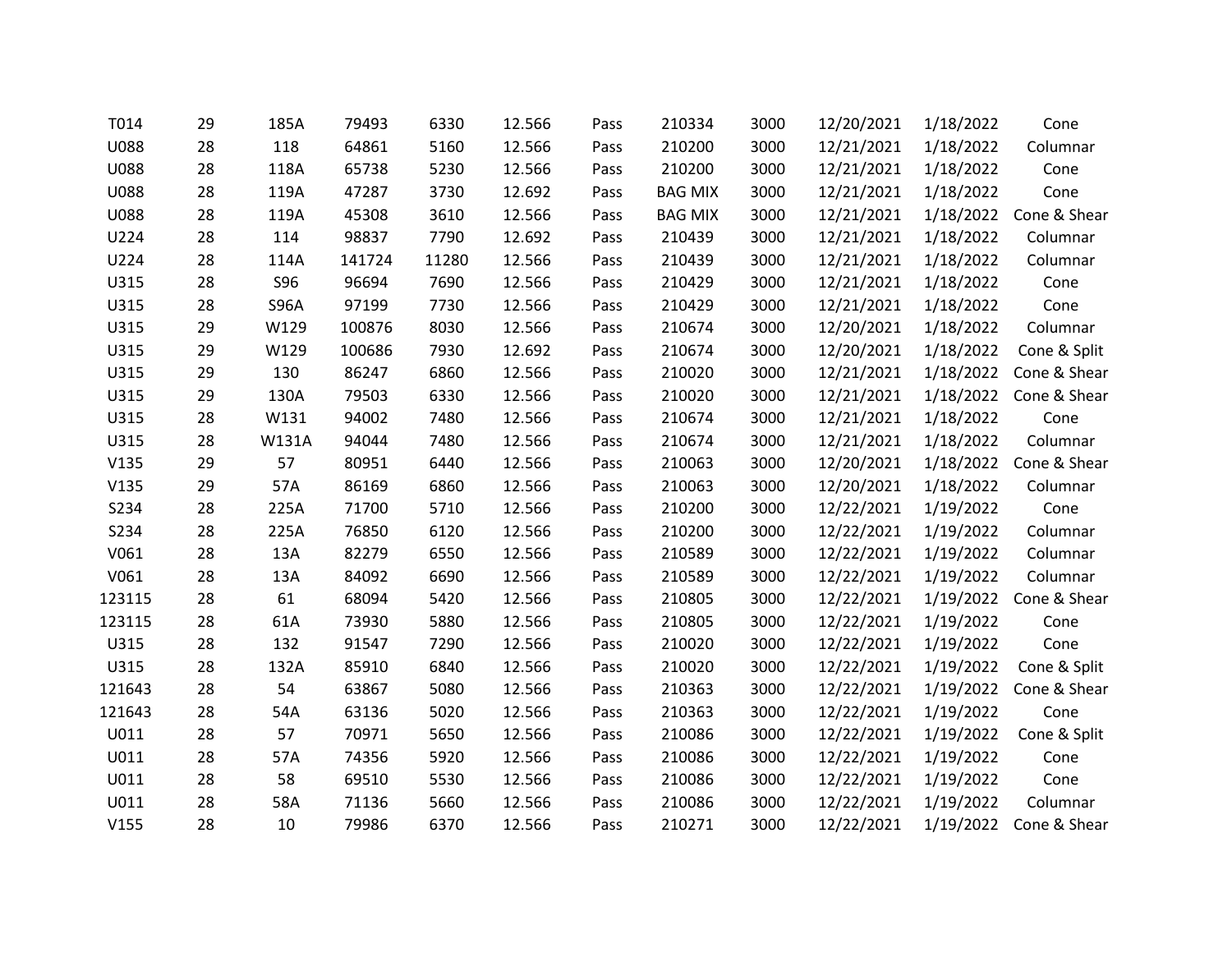| V155   | 28 | 10A         | 75971 | 6050 | 12.566 | Pass | 210271 | 3000 | 12/22/2021 | 1/19/2022 | Cone          |
|--------|----|-------------|-------|------|--------|------|--------|------|------------|-----------|---------------|
| 111041 | 28 | <b>S108</b> | 55606 | 4420 | 12.566 | Pass | 210081 | 3000 | 12/22/2021 | 1/19/2022 | Columnar      |
| 111041 | 28 | S108A       | 53779 | 4280 | 12.566 | Pass | 210081 | 3000 | 12/22/2021 | 1/19/2022 | Cone          |
| R279   | 28 | 449A        | 65359 | 5200 | 12.566 | Pass | 210614 | 3000 | 12/22/2021 | 1/19/2022 | Cone          |
| R279   | 28 | 449A        | 63187 | 5030 | 12.566 | Pass | 210614 | 3000 | 12/22/2021 | 1/19/2022 | Cone & Shear  |
| 118870 | 28 | 58          | 79647 | 6340 | 12.566 | Pass | 210777 | 3000 | 12/22/2021 | 1/19/2022 | Columnar      |
| 118870 | 28 | 58A         | 86315 | 6870 | 12.566 | Pass | 210777 | 3000 | 12/22/2021 | 1/19/2022 | Columnar      |
| T336   | 28 | 348         | 75775 | 6030 | 12.566 | Pass | 210079 | 3000 | 12/22/2021 | 1/19/2022 | Columnar      |
| T336   | 28 | 348A        | 76214 | 6060 | 12.566 | Pass | 210079 | 3000 | 12/22/2021 | 1/19/2022 | Cone          |
| U011   | 28 | 7           | 87780 | 6990 | 12.566 | Pass | 210094 | 4000 | 12/22/2021 | 1/19/2022 | Columnar      |
| U011   | 28 | 7A          | 88435 | 7040 | 12.566 | Pass | 210094 | 4000 | 12/22/2021 | 1/19/2022 | Columnar      |
| U011   | 28 | 8           | 81088 | 6450 | 12.566 | Pass | 210094 | 4000 | 12/22/2021 | 1/19/2022 | Cone & Shear  |
| U011   | 28 | 8A          | 82874 | 6590 | 12.566 | Pass | 210094 | 4000 | 12/22/2021 | 1/19/2022 | Cone & Split  |
| V176   | 28 | 61          | 95381 | 7590 | 12.566 | Pass | 220005 | 3000 | 12/22/2021 | 1/19/2022 | Cone          |
| V176   | 28 | 61P         | 91694 | 7300 | 12.566 | Pass | 220005 | 3000 | 12/22/2021 | 1/19/2022 | Cone & Shear  |
| S289   | 28 | 98          | 87220 | 6940 | 12.566 | Pass | 210232 | 3000 | 12/22/2021 | 1/19/2022 | Cone & Split  |
| S289   | 28 | 98A         | 87653 | 6980 | 12.566 | Pass | 210232 | 3000 | 12/22/2021 | 1/19/2022 | Columnar      |
| U029   | 28 | 49          | 78435 | 6180 | 12.692 | Pass | 210997 | 3000 | 12/22/2021 | 1/19/2022 | Cone & Split  |
| U029   | 28 | 49A         | 61972 | 4930 | 12.566 | Pass | 210997 | 3000 | 12/22/2021 | 1/19/2022 | Cone & Shear  |
| S009   | 28 | 133         | 60186 | 4770 | 12.629 | Pass | 210564 | 3000 | 12/22/2021 | 1/19/2022 | Columnar      |
| S009   | 28 | 133         | 63949 | 5090 | 12.566 | Pass | 210564 | 3000 | 12/22/2021 | 1/19/2022 | Cone          |
| U224   | 28 | 115         | 73490 | 5850 | 12.566 | Pass | 210439 | 3000 | 12/22/2021 | 1/19/2022 | <none></none> |
| U224   | 28 | 115A        | 79844 | 6350 | 12.566 | Pass | 210439 | 3000 | 12/22/2021 | 1/19/2022 | Columnar      |
| T359   | 28 | 194         | 84082 | 6590 | 12.756 | Pass | 200483 | 3000 | 12/22/2021 | 1/19/2022 | Cone & Shear  |
| T359   | 28 | 194A        | 94987 | 7560 | 12.566 | Pass | 200483 | 3000 | 12/22/2021 | 1/19/2022 | Columnar      |
| U315   | 28 | <b>S97</b>  | 87430 | 6960 | 12.566 | Pass | 210429 | 3000 | 12/22/2021 | 1/19/2022 | Cone          |
| U315   | 28 | <b>S97A</b> | 84747 | 6740 | 12.566 | Pass | 210429 | 3000 | 12/22/2021 | 1/19/2022 | Cone & Shear  |
| U315   | 28 | <b>JB98</b> | 89434 | 7120 | 12.566 | Pass | 210429 | 3000 | 12/22/2021 | 1/19/2022 | Cone & Shear  |
| U315   | 28 | JB98A       | 88540 | 7050 | 12.566 | Pass | 210429 | 3000 | 12/22/2021 | 1/19/2022 | Cone          |
| V261   | 28 | 2           | 77494 | 6110 | 12.692 | Pass | 211052 | 3000 | 12/23/2021 | 1/20/2022 | Cone          |
| V261   | 28 | 2A          | 73263 | 5830 | 12.566 | Pass | 211052 | 3000 | 12/23/2021 | 1/20/2022 | Cone          |
| T014   | 28 | 186A        | 87260 | 6940 | 12.566 | Pass | 210334 | 3000 | 12/23/2021 | 1/20/2022 | Columnar      |